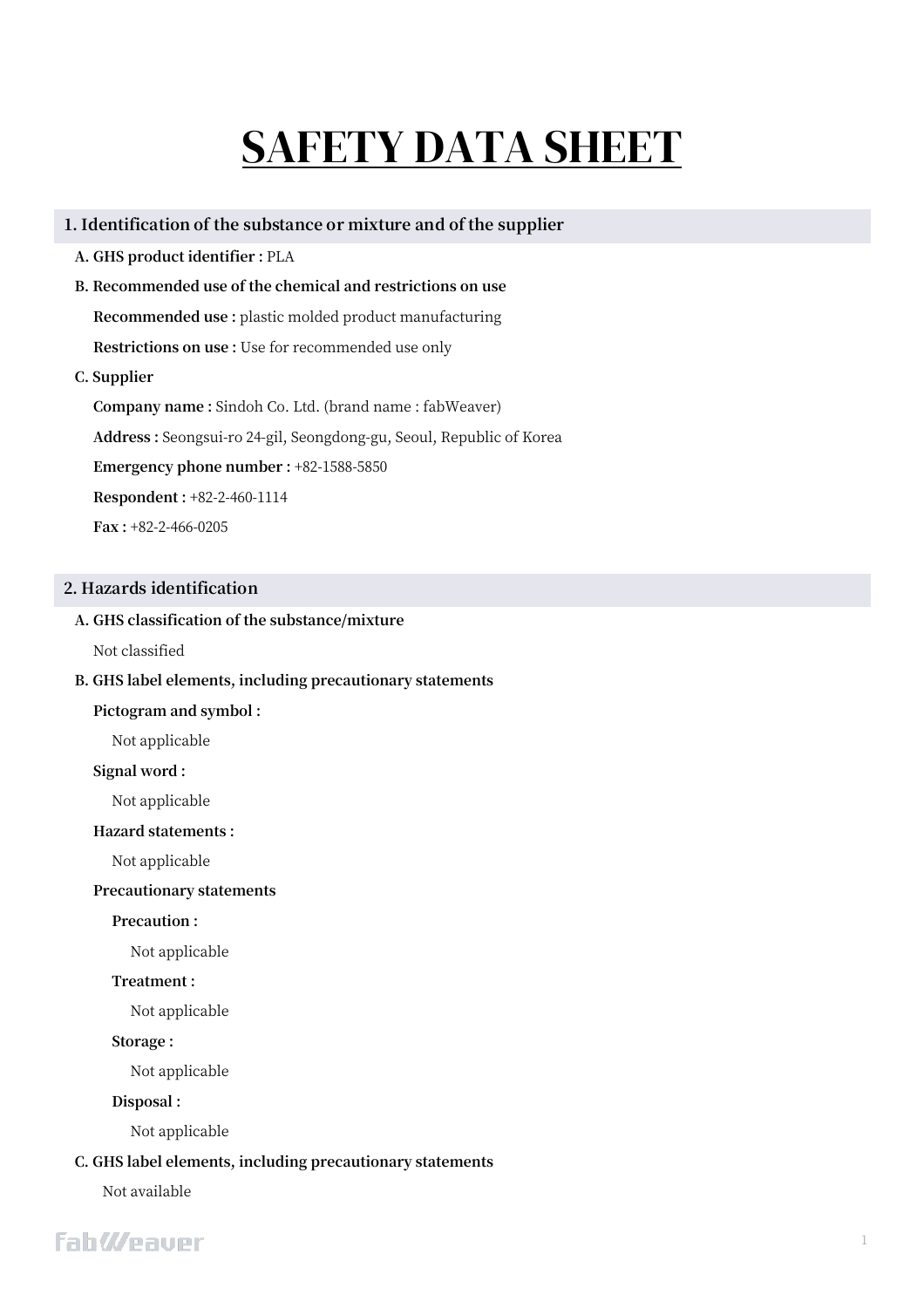#### **3. Composition/information on ingredients**

| <b>Chemical Name</b>                                                                                                                                                                       | <b>Common Name(Synonyms)</b> | <b>CAS</b> number | EC number | Content (%)    |
|--------------------------------------------------------------------------------------------------------------------------------------------------------------------------------------------|------------------------------|-------------------|-----------|----------------|
| $(3R, 6R)$ -3,6-Dimethyl-<br>1,4-dioxane-2,5-dione<br>polymer with rel-<br>$(3R, 6S) - 3, 6$ -dimethyl-<br>1,4-dioxane-2,5-dione<br>and (3S,6S)-3,6-<br>dimethyl-1,4-dioxane-<br>2,5-dione | Polylactide resin            | 9051-89-2         | 618-575-7 | 98             |
| Calcium carbonate                                                                                                                                                                          |                              | 471-34-1          | 207-439-9 | $\overline{2}$ |

#### **4. First aid measures**

#### **A. Eye contact**

- In case of contact with substance, immediately flush eyes with running water for at least 20 minutes.

- Call a POISON CENTER/doctor/etc if you feel unwell.
- Removal of contact lenses after an eye injury should only be undertaken by skilled personnel
- Get immediate medical advice/attention.

#### **B. Skin contact**

- If skin or hair contact occurs: Flush skin and hair with running water for at least 20 minutes. (and soap if available).

- Seek medical attention if you feel unwell or If skin irritation occurs.
- Wash contaminated clothing and shoes before reuse.
- Get immediate medical advice/attention.

#### **C. Inhalation**

- IF INHALED: Remove person to fresh air and keep comfortable for breathing.
- Give artificial respiration if victim is not breathing.
- Administer oxygen if breathing is difficult.
- Specific medical treatment is urgent.

#### **D. Ingestion**

- Do not let him/her eat anything, if unconscious.
- Get immediate medical advice/attention.

# **FahWeauer**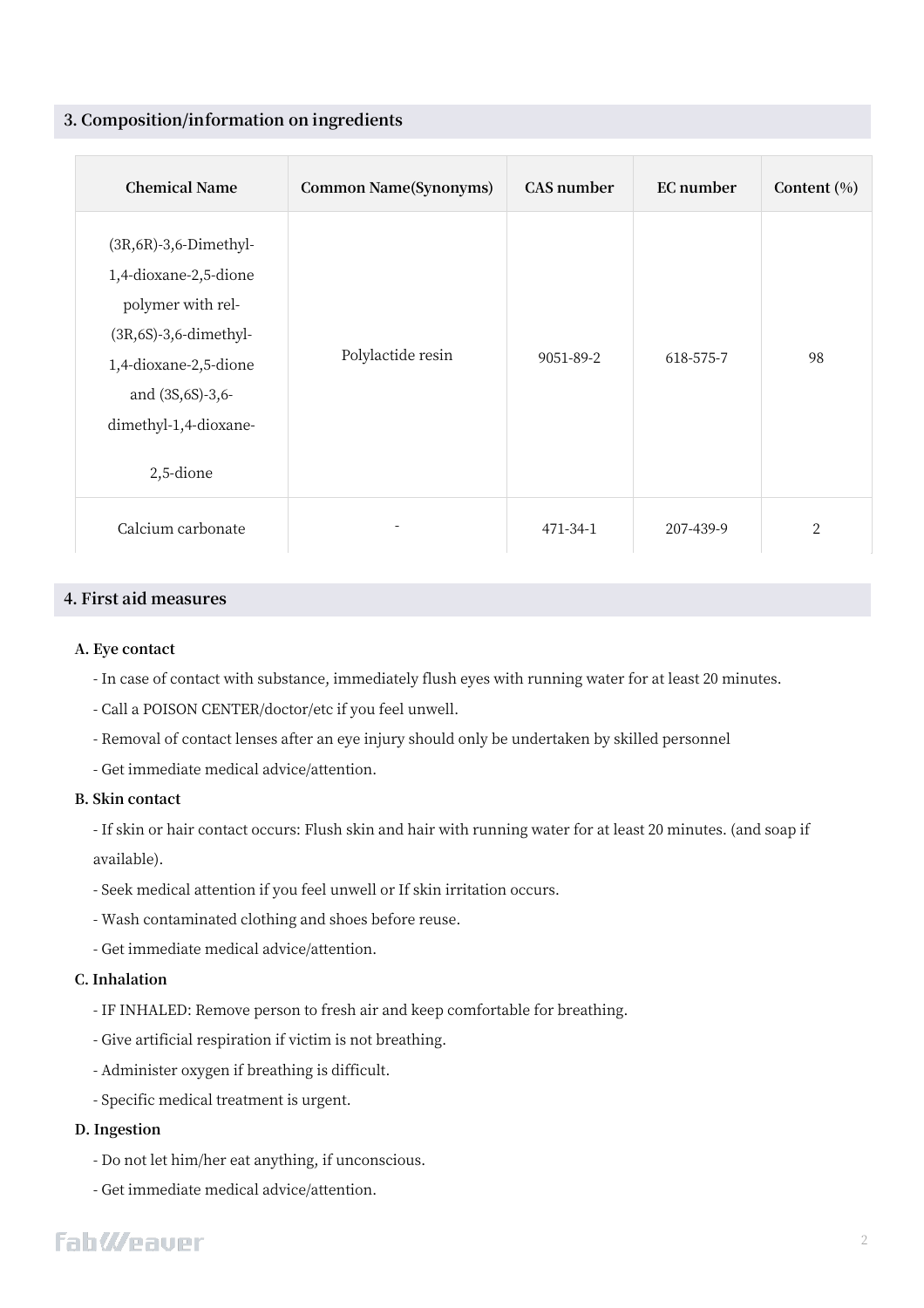- Immediately give a glass of water.
- Call a POISON CENTER/doctor/etc if you feel unwell.

#### **E. Indication of immediate medical attention and notes for physician**

- Ensure that medical personnel are aware of the material(s) involved and take precautions to protect themselves.
- Treat symptomatically.

#### **5. Fire fighting measures**

#### **A. Suitable (and unsuitable) extinguishing media**

- Suitable extinguishing media: Dry sand, water spray, dry chemical, regular foam, CO<sub>2</sub>, BCF (where regulations permit)

- Unsuitable extinguishing media: High pressure water streams

#### **B. Specific hazards arising from the chemical**

- May be ignited by heat, sparks or flames.
- Combustible solid which burns but propagates flame with difficulty.
- Containers may explode when heated.
- Fire will produce irritating, corrosive and/or toxic gases.
- Inhalation of material may be harmful.
- Some liquids produce vapors that may cause dizziness or suffocation.
- Organic powders when finely divided over a range of concentrations regardless of particulate size or shape and

suspended in air or some other oxidizing medium may form explosive dust-air mixtures and result in a fire or dust explosion (including secondary explosions).

#### **C. Special protective equipment and precautions for fire-fighters**

- Move containers from fire area if you can do it without risk.
- Some may be transported hot.
- Runoff from fire control or dilution water may cause pollution.
- Contact may cause burns to skin and eyes.
- Dike fire-control water for later disposal; do not scatter the material.
- Prevent, by any means available, spillage from entering drains or water courses.
- In case or fire: Use personal protective equipment as required.
- Use water delivered as a fine spray to control fire and cool adjacent area.
- Alert Fire Brigade and tell them location and nature of hazard.

#### **6. Accidental release measures**

#### **A. Personal precautions, protective equipment and emergency procedures**

- Eliminate all ignition sources.
- Stop leak if you can do it without risk.
- Please note that materials and conditions to avoid.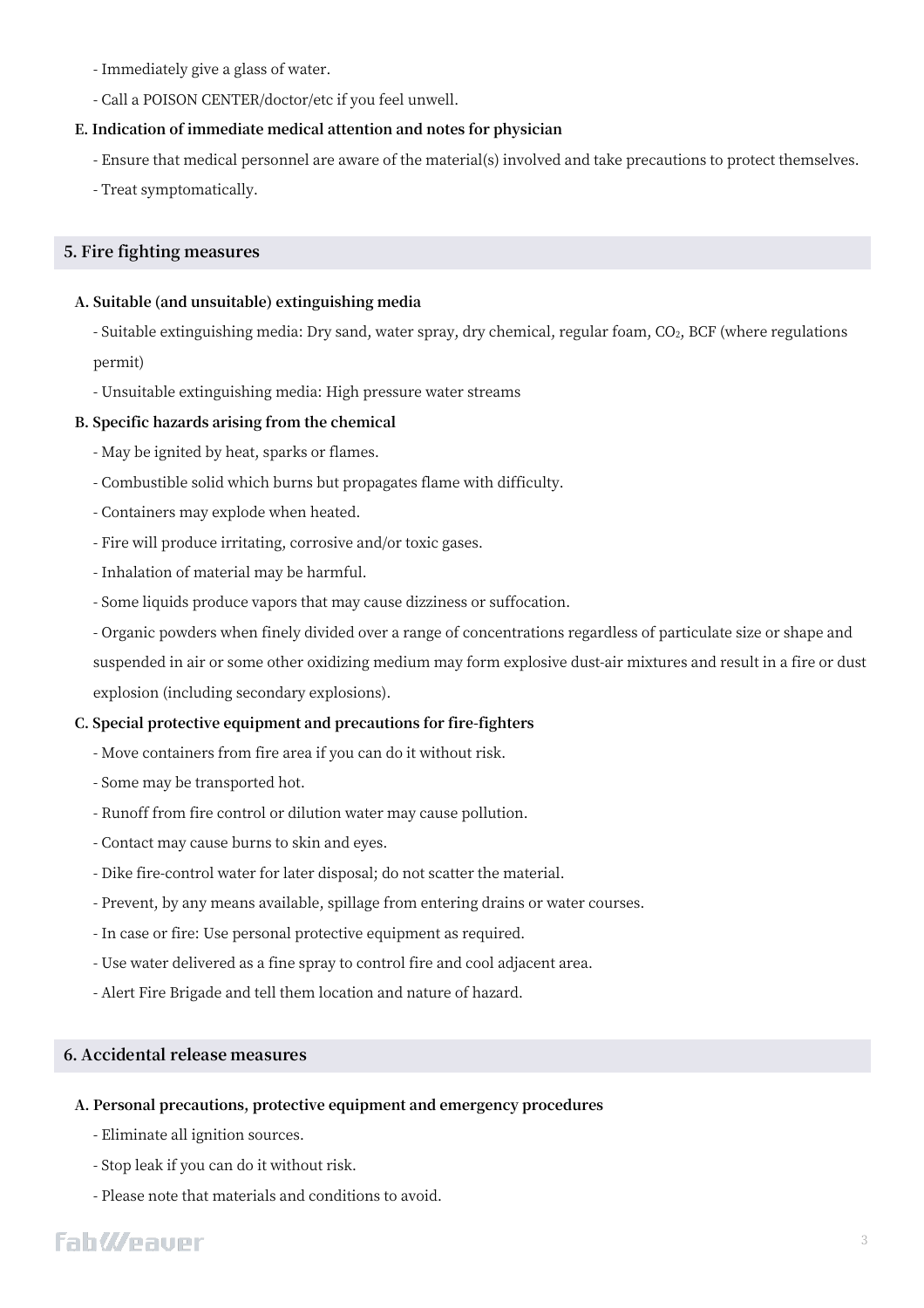- Ventilate the area.
- Do not touch or walk through spilled material.
- Prevent dust cloud.
- Avoid breathing dust/fume/gas/mist/vapours/spray.
- Keep unnecessary and unprotected personnel from entering.
- Spills and leaks: Use personal protective equipment as required. (see Section 8.)

### **B. Environmental precautions and protective procedures**

- Prevent entry into waterways, sewers, basements or confined areas.
- Avoid release to the environment.

### **C. The methods of purification and removal**

- Large Spill; Dike far ahead of liquid spill for later disposal.
- Please note that materials and conditions to avoid.
- With clean shovel place material into clean, dry container and cover loosely; move containers from spill area.
- Powder Spill; Cover powder spill with plastic sheet or tarp to minimize spreading and keep powder dry.

### **7. Handling and storage**

#### **A. Precautions for safe handling**

- Please note that materials and conditions to avoid.
- Wash the handling area thoroughly after handling.
- Please work with reference to engineering controls and personal protective equipment.
- Wear protective clothing when risk of exposure occurs.
- Be careful to high temperature.
- Do not handle until all safety precautions have been read and understood.
- Do not eat, drink or smoke when using this product.
- Follow all MSDS/label precautions even after container is emptied because they may retain product residues.
- Use carefully in handling/storage.
- Loosen closure cautiously before opening.
- Limit all unnecessary personal contact.
- Use only outdoors or in a well-ventilated area.
- Contact lenses may pose a special hazard

- A written policy document, describing the wearing of lenses or restrictions on use, should be created for each workplace or task.

### **B. Conditions for safe storage**

- Store in a closed container.
- Store in cool and dry place.
- Please note that materials and conditions to avoid.
- Keep away from food and drinking water.

# **FahWeauer**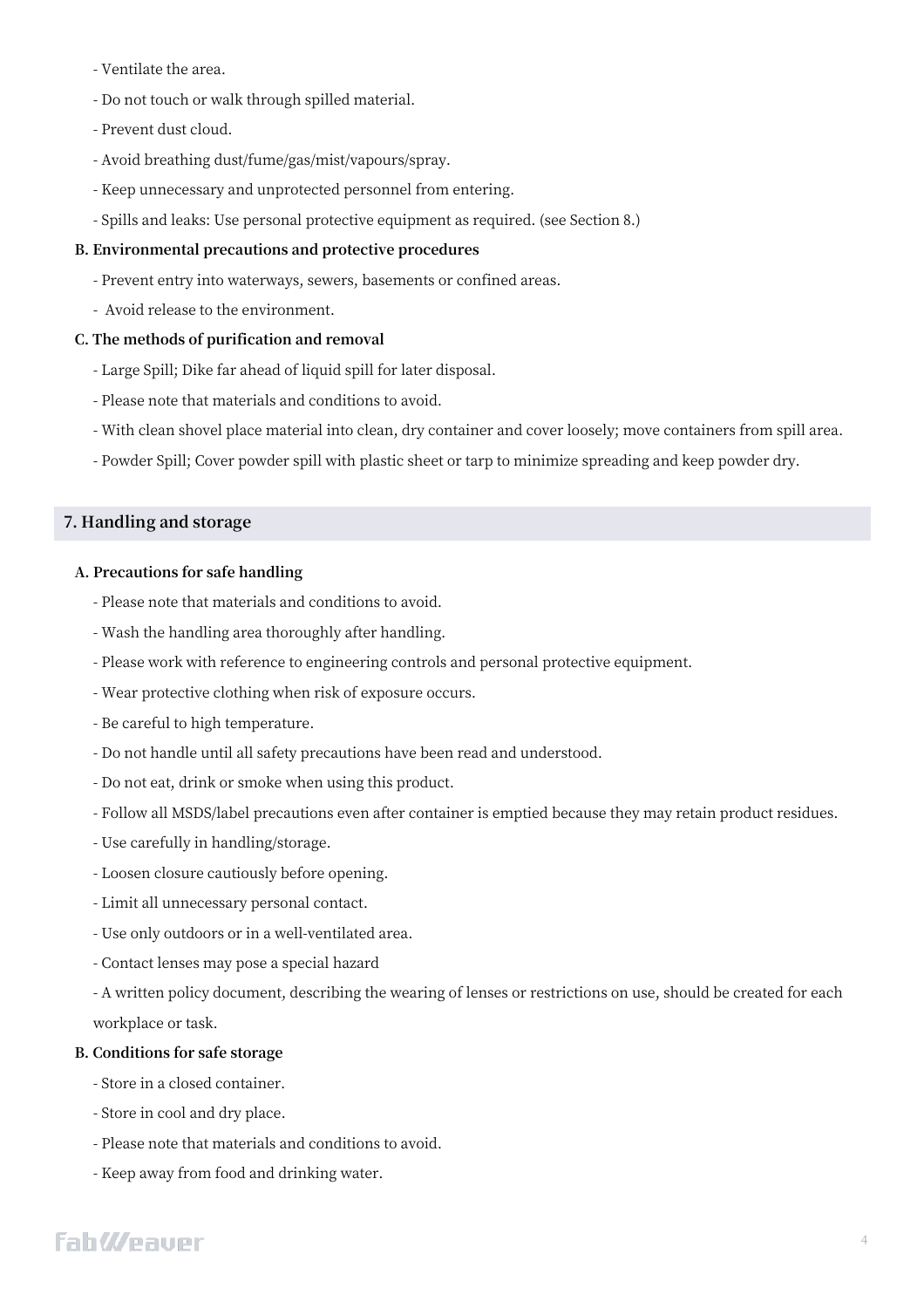- Store in original containers, polyethylene containers or polypropylene containers.
- Check all containers are clearly labelled and free from leaks.
- Store in a well-ventilated place. Keep container tightly closed.

#### **8. Exposure controls/personal protection**

#### **A. Occupational Exposure limits**

#### **OSHA regulation :**

- **Calcium carbonate :** TWA = 15 mg/m<sup>3</sup> (total), 5 mg/m<sup>3</sup> (resp)

#### **NIOSH regulation :**

 $-$  **Calcium carbonate :** TWA = 10 mg/m<sup>3</sup> (total), 5 mg/m<sup>3</sup> (resp)

**ACGIH regulation :** Not applicable

**EU regulation :** Not applicable

**Biological exposure index :** Not available

#### **B. Appropriate engineering controls**

- Provide local exhaust ventilation system or other engineering controls to keep the airborne concentrations of vapors below their respective threshold limit value.

#### **C. Personal protective equipment**

#### **Respiratory protection :**

- Wear NIOSH or European Standard EN 149 approved full or half face piece (with goggles) respiratory protective equipment when necessary.

- In case exposed to particulate material, the respiratory protective equipment as follow are recommended; facepiece filtering respirator or air-purifying respirator, high-efficiency particulate air(HEPA) filter media or respirator equipped with powered fan, filter media of use(dust, mist, fume)

- In lack of oxygen(< 19.6%), wear the supplied-air respirator or self-contained breathing apparatus.

#### **Eye protection :**

- Wear breathable safety goggles(glasses) with side shields to protect from particulate material causing eye irritation or other disorder.

- An eye wash unit and safety shower station should be available nearby work place.

#### **Hand protection :**

- Wear appropriate protective gloves by considering physical and chemical properties of chemicals.

#### **Body protection :**

- Wear appropriate protective clothing by considering physical and chemical properties of chemicals.

#### **9. Physical and chemical properties**

# **A. Appearance**

**Description :** Solid **Color :** Not available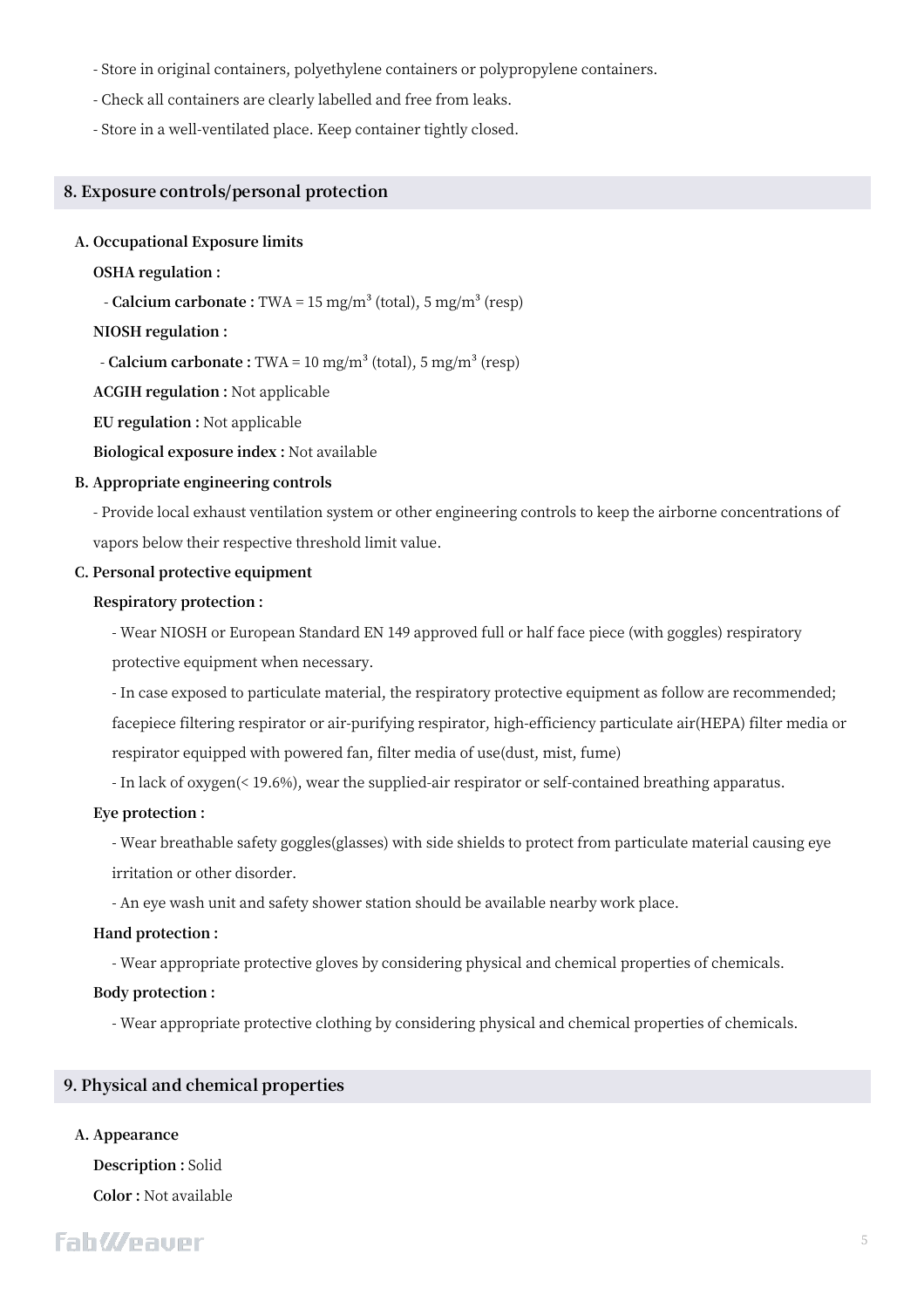- **B. Odor :** Not available
- **C. Odor threshold :** Not available
- **D. pH :** Not available
- **E. Melting point/freezing point :** Not available
- **F. Initial boiling point and boiling range :** Not available
- **G. Flash point :** Not available
- **H. Evaporation rate :** Not available
- **I. Flammability (solid, gas) :** Not available
- **J. Upper/lower flammability or explosive limits :** Not available
- **K. Vapor pressure :** Not available
- **L. Solubility (ies) :** Not available (Insoluble in water)
- **M. Vapor density :** Not available
- **N. Specific gravity :** 1.24 g/cm3
- **O. Partition coefficient: n-octanol/water :** Not available
- **P. Auto ignition temperature :** Not available
- **Q. Decomposition temperature :** Not available
- **R. Viscosity :** Not applicable
- **S. Molecular weight :** Not available
- **T. Others :** 
	- **- Volatile Component (% vol) :** Not available
	- **- Print Temp. :** 205-225 °C
	- **- Bed Temp. :** 25-70 °C
	- **- Heat Distortion Temp. :** 52 ℃ (at 0.45MPa)
	- **- Melt Flow Index :** 2 g/10min(at 190℃ / 2.16kg)
	- **- Tensile Strength :** 60 MPa
	- **- Elongation at Break :** 29 %
	- **- Flexural Strength :** 87 MPa
	- **- Flexural Modulus :** 3,642 MPa
	- **- IZOD Impact Strength :** 7 kJ/m<sup>2</sup>

#### **10. Stability and reactivity**

#### **A. Chemical stability and Possibility of hazardous reactions**

- Containers may explode when heated.
- Fire will produce irritating, corrosive and/or toxic gases.
- Inhalation of material may be harmful.
- Some liquids produce vapors that may cause dizziness or suffocation.

#### **B. Conditions to avoid**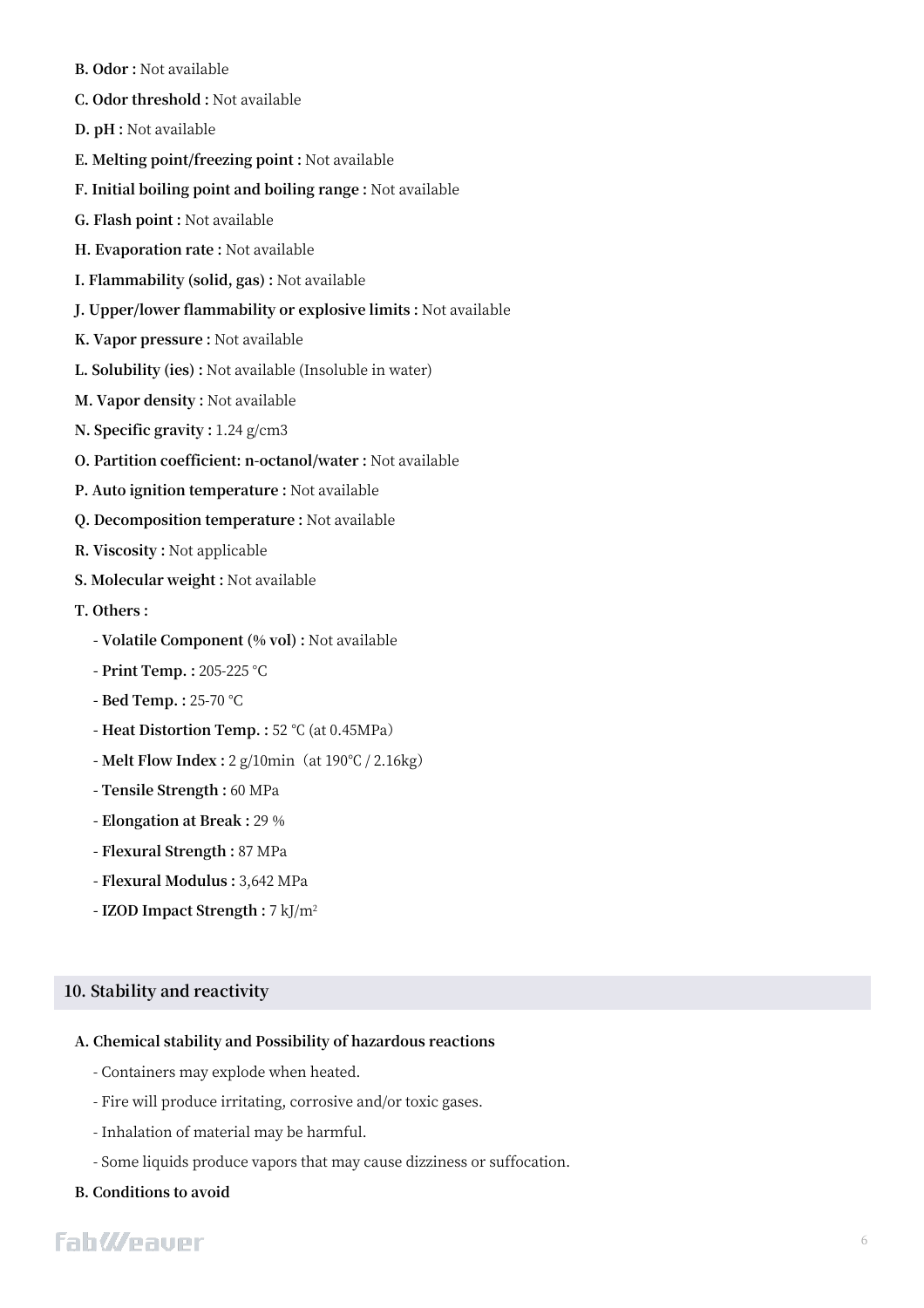- Ignition sources (heat, sparks or flames)

#### **C. Incompatible materials**

- Flammable material

- Avoid contamination with oxidising agents i.e. nitrates, oxidising acids, chlorine bleaches, pool chlorine etc.as ignition may result

#### **D. Hazardous decomposition products**

- Irritating and/or toxic gases

#### **11. Toxicological information**

#### **A. Information of Health Hazardous**

**Acute toxicity**

**Oral :** Not available

**Dermal :** Not available

**Inhalation :** Not available

**Skin corrosion/ irritation :** Not available

**Serious eye damage/ irritation :** Not available

**Respiratory sensitization :** Not available

**Skin sensitization :** Not available

**Carcinogenicity :** Not available

- IARC, ACGIH, OSHA, NTP, EU CLP: Not listed

**Mutagenicity :** Not available

**Reproductive toxicity :** Not available

**Specific target organ toxicity (single exposure) :** Not available

**Specific target organ toxicity (repeat exposure) :** Not available

**Aspiration Hazard :** Not available

#### **12. Ecological information**

#### **A. Ecological toxicity**

**- Acute toxicity :** Not available

**Fish :** Not available

**Crustacean :** Not available

**Algae :** Not available

**- Chronic toxicity :** Not available

**Fish :** Not available

**Crustacean :** Not available

**Algae :** Not available

**B. Persistence and degradability**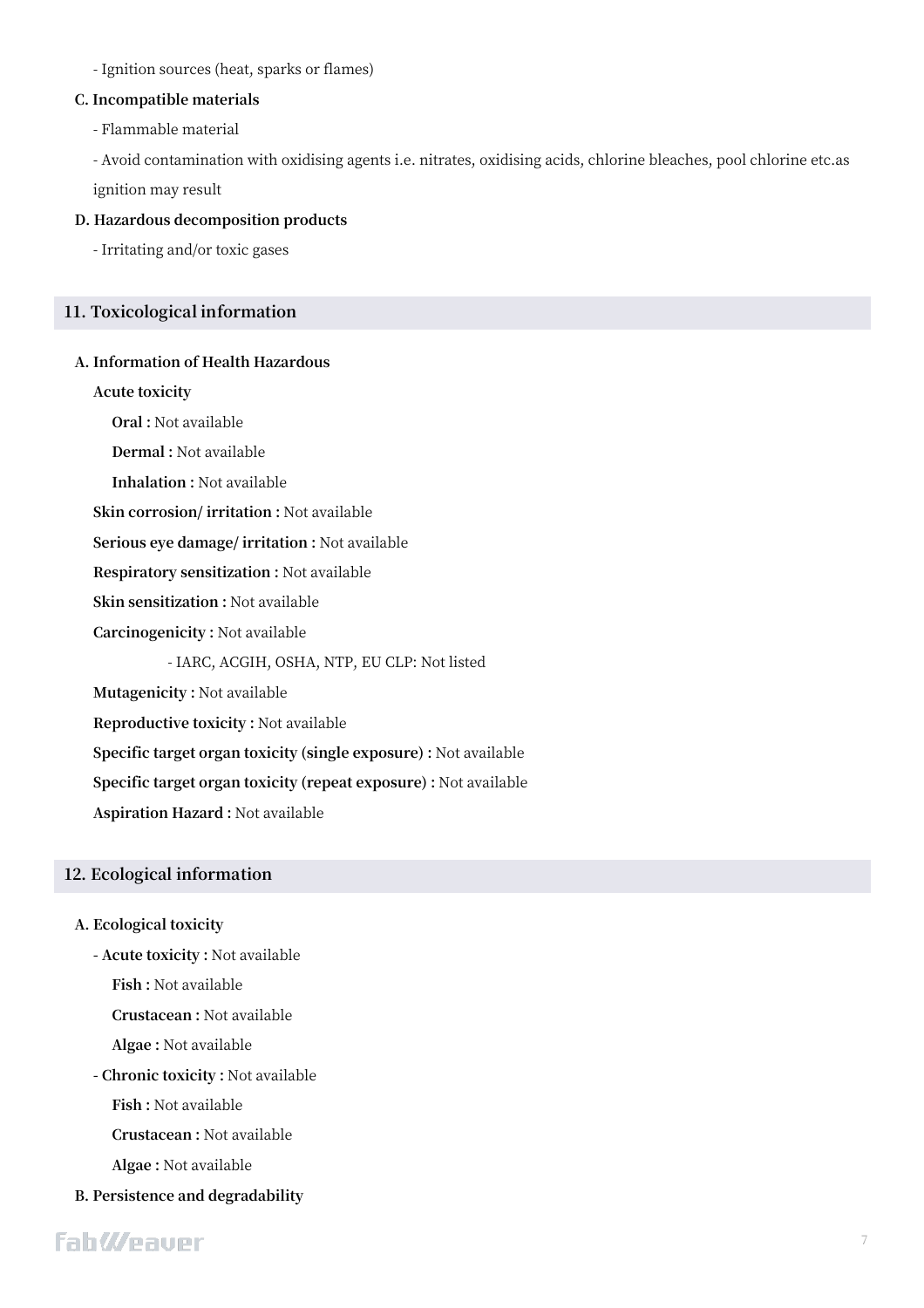#### **Persistence :**

- **- Calcium carbonate :** Low
- **Degradability :** Not available
- **C. Bioaccumulative potential**

#### **Bioaccumulation :**

**- Calcium carbonate :** Low

**Biodegradation :** Not available

#### **D. Mobility in soil :**

- **- Calcium carbonate :** Low
- **E. Other hazardous effect :** Not available
- **F. Hazardous to the ozone layer :** Not available

#### **13. Disposal considerations**

#### **A. Disposal method :**

- Waste must be disposed of in accordance with federal, state and local environmental control regulations.
- This material may be recycled if unused, or if it has not been contaminated so as to make it unsuitable for its intended use.

#### **B. Disposal precaution :**

- Dispose of contents/container in accordance with relevant regulation.

#### **14. Transport information**

- **A. UN Number :** Not applicable
- **B. UN Proper shipping name :** Not applicable
- **C. Transport Hazard class :** Not applicable
- **D. Packing group :** Not applicable
- **E. Environmental hazards :** No

#### **F. Special precautions**

**in case of fire :** Not applicable

**in case of leakage :** Not applicable

#### **15. Regulatory information**

#### **U.S.A Regulatory information**

#### **A. U.S.A Inventory (TSCA) :**

**- Calcium carbonate :** Present (ACTIVE)

**- (3R,6R)-3,6-Dimethyl-1,4-dioxane-2,5-dionepolymer with rel-(3R,6S)-3,6-dimethyl-1,4-dioxane-2,5 dioneand (3S,6S)-3,6-dimethyl-1,4-dioxane-2,5-dione:** Present (ACTIVE)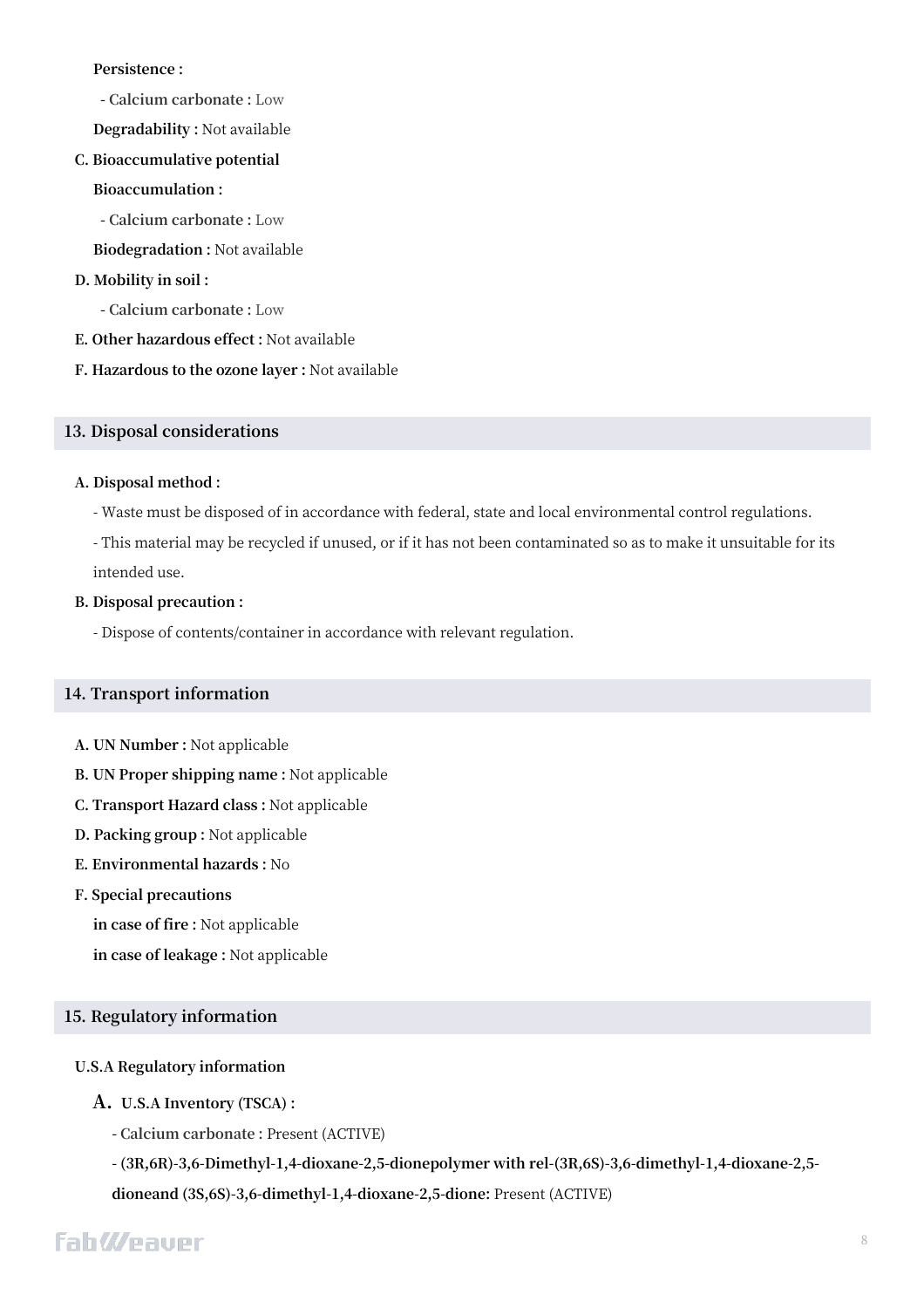**B. U.S.A management information (OSHA Regulation) :** Not regulated

**C. U.S.A management information (CERCLA Regulation) :** Not regulated

**D. U.S.A management information (EPCRA 302 Regulation)** : Not regulated

**E. U.S.A management information (EPCRA 304 Regulation)** : Not regulated

**F. U.S.A management information (EPCRA 313 Regulation)** : Not regulated

#### **EU Regulatory information**

**A. Authorisations and/or restrictions on use:**

- **- Authorisations:** Not regulated
- **- Restrictions on use:** Not regulated
- **B. Other EU regulations:**
	- **- SVHC list :** Not regulated

**- Harmonized classification ‒ Annex VI of Regulation (EC) No 1272/2008 (CLP Regulation):** Not available **Other regulations:**

**Substance of Rotterdam Convention :** Not regulated **Substance of Stockholm Convention :** Not regulated **Substance of Montreal Protocol :** Not regulated

#### **16. Other information**

#### **A. Information source and references :**

Safety Data sheet provided by Shenzhen Esun Industrial Co., Ltd.

UN Recommendations on the transport of dangerous goods 17th;

https://www.unece.org/trans/danger/publi/unrec/rev20/20files\_e.html

IARC Monographs on the Evaluation of Carcinogenic Risks to Humans;

http://monographs.iarc.fr

National Toxicology Program;

https://ntp.niehs.nih.gov/whatwestudy/assessments/cancer/roc/index.html

TOMES-LOLI®; http://www.rightanswerknowledge.com/loginRA.asp

Korea Occupational Health & Safety Agency; http://www.kosha.or.kr

National Chemicals Information System; http://ncis.nier.go.kr/main.do

Ministry of Public Safety and Security-Korea dangerous material inventory management

system; http://hazmat.mpss.kfi.or.kr/index.do

Waste Control Act enforcement regulation attached [1]

**B. Issuing date :** February 24, 2022

#### **C. Revision number and date**

**revision number :** Rev.(00)

**date of the latest revision :** February 24, 2022